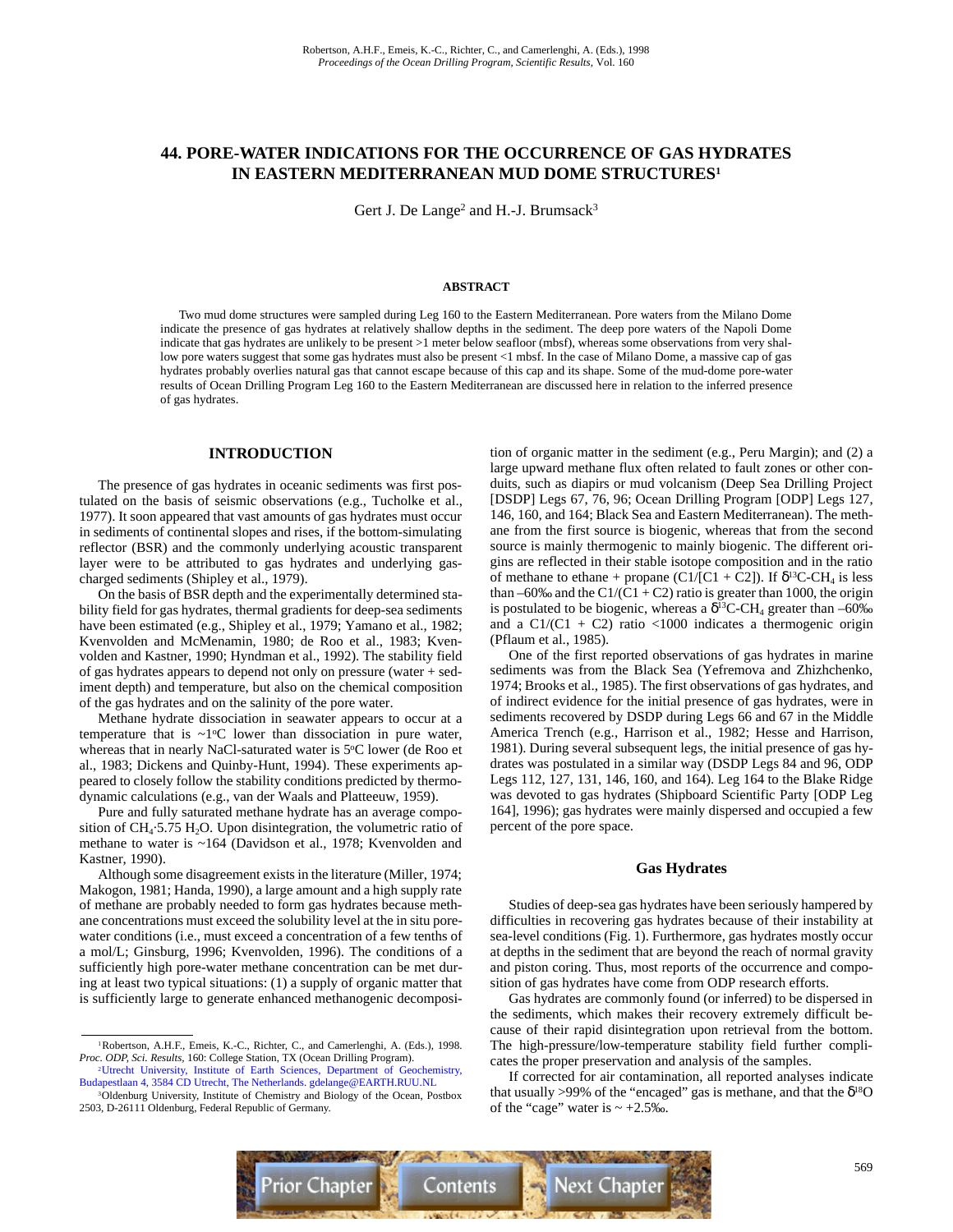

Figure 1. Phase boundary diagram demonstrating the gas hydrate/freshwater stability field in gray. Boundaries are given for the pure-methane/pure-water system. Redrawn after Kvenvolden and McDonald (1985). Directions of hydrate-gas phase boundary shift towards stabilities at higher salinities are indicated by arrows (see text). The thin line and dashed line parallel to the freshwater hydrate-gas phase boundary indicate the seawater hydrate-gas phase boundary and the brine hydrate-gas phase boundary, respectively (after Hesse and Harrison, 1981, and de Roo et al., 1983). The brine line is for a 5- M Cl– solution, comparable to the one assumed for the brine in this study. The open squares and solid triangle indicate the depth/temperature position for crestal sites of, respectively, sediments with inferred presence of gas hydrates at Milano Dome mud volcano and sediments with inferred absence of gas hydrates at Napoli Dome, Eastern Mediterranean. Plotted values are for 10 mbsf depth at all sites; the two Napoli Dome sites have nearly identical depth and temperature, and consequently coincide.

### **Initial Presence of Gas Hydrates**

The pronounced decrease in pore-water salinity has commonly been interpreted as a good indication of the initial occurrence of gas hydrates in the recovered sediments (Harrison et al., 1982).

During their formation, gas hydrates not only consume vast amounts of methane, but also extract pure water with a relatively enhanced <sup>18</sup>O content from the pore water (Davidson et al., 1983). As a consequence, the remaining pore water is more saline and is slightly depleted in  $\delta^{18}O$ . Along the concentration gradient, salinity diffuses to overlying (and underlying) sediment intervals that do not contain gas hydrates. Upon recovery and subsequent disintegration of the gas hydrates, the pore water in the intervals with initial gas hydrates will demonstrate a decreased chlorinity and enhanced levels of  $\delta^{18}O$ , whereas in the overlying intervals pore water should have an increased chlorinity and lower levels of  $\delta^{18}O$ .

However, not all of the pore-water salinity gradients that decrease with depth can be attributed to the dissolution of gas hydrates during recovery. Decreases may also result from mineral dehydration upon increasing pressure, membrane filtration, dewatering of subducting sediment, input of meteoric waters, and from the deposition of a brackish near coastal sediment "slab" into the deep sea (Kvenvolden and Kastner, 1990; De Lange, 1983, and references therein). Therefore, additional confirmation is needed by alternative analyses and observations of pore-water constituents such as methane content, and  $\delta^{18}$ O. Furthermore, the chlorinity in the pore water overlying the interval of inferred gas hydrate content should be enhanced over that in the bottom water (see above). Examples of this have been reported by Kvenvolden and Kastner (1990, fig. 6). In contrast, Harrison et al. (1982) were unable to detect such increased salinity, whereas they clearly demonstrated the initial presence of gas hydrates on the basis of their pore-water chlorinity and  $\delta^{18}$ O values. It is possible that only enhanced rates of gas hydrate formation may lead to discernible enhanced levels of the pore-water chlorinity in the overlying sediments.

Most of the gas hydrate findings have been reported on the basis of pore-water composition. A a decrease in the pore-water salinity is one of the more often used diagnostic tools.

### **MATERIALS AND METHODS**

Pore waters for Sites 970 and 971 were extracted and analyzed by routine ODP methods (Gieskes et al., 1991), whereas those for cores ND2A, MT3A, and KC11 were done by shipboard routine and analytical methods described previously (De Lange, 1986, 1992; Van Santvoort et al., 1996).

## **RESULTS AND DISCUSSION**

During Leg 160 to the Eastern Mediterranean, two different mud domes (Milano and Napoli Domes) were drilled on the margin of the Mediterranean Ridge. The Milano Dome seems to be inactive at present, whereas Napoli Dome shows evidence of recent gas, fluid, and mud flows (e.g., Robertson et al., 1996). The salinity of interstitial waters ranges from brackish to brine, and the solid phase is mainly breccia (De Lange et al., 1996; Emeis, Robertson, Richter, et al., 1996). A clear difference exists between the recovered pore waters of Milano Dome and Napoli Dome crest sites, the former being brackish and the latter brine-like (Figs. 2, 3, 4).

The enhanced salinity at Napoli Dome sites is almost entirely caused by an increase in dissolved halite content (NaCl). The Napoli Dome brine is, therefore, likely to be associated with early stage evaporites or "relic" brines (De Lange et al., 1990; Vengosh et al., unpubl. data). In fact, halite crystals and crusts have been found in some of the sediments of Napoli Dome (Robertson et al., 1996). Results from pore waters in previously recovered Napoli Dome crestal sediments in box cores ND2A and MT3A, and in piston core KC11 correspond nicely with those from Holes 971D and 971E for most elements (not shown in figure).

The presence of low-salinity waters at Milano Dome is unlikely to be related to the expulsion of low-salinity waters from sources deeper downhole, because most sediments of the Mediterranean seafloor are underlain by Messinian evaporites. Consequently, at most sites in the Eastern Mediterranean, steep increases in salinity vs. depth have been found (Van Santvoort and De Lange, 1996). The strong brine influence (i.e., increase in salinity vs. depth) can be observed in the noncrestal sites from the Napoli and Milano Domes (Figs. 2, 3). The correspondence between the noncrestal sites indicates that the pore waters in both mud domes are brine-dominated. In the crestal sites, however, the pore waters appear to be "freshwater" dominated at Milano Dome, whereas they are brine-dominated at Napoli Dome. If the brackish pore waters at Milano Dome were to result from the simple mixing of freshwater and seawater, then the element/chloride ratio would not deviate from that of seawater. A major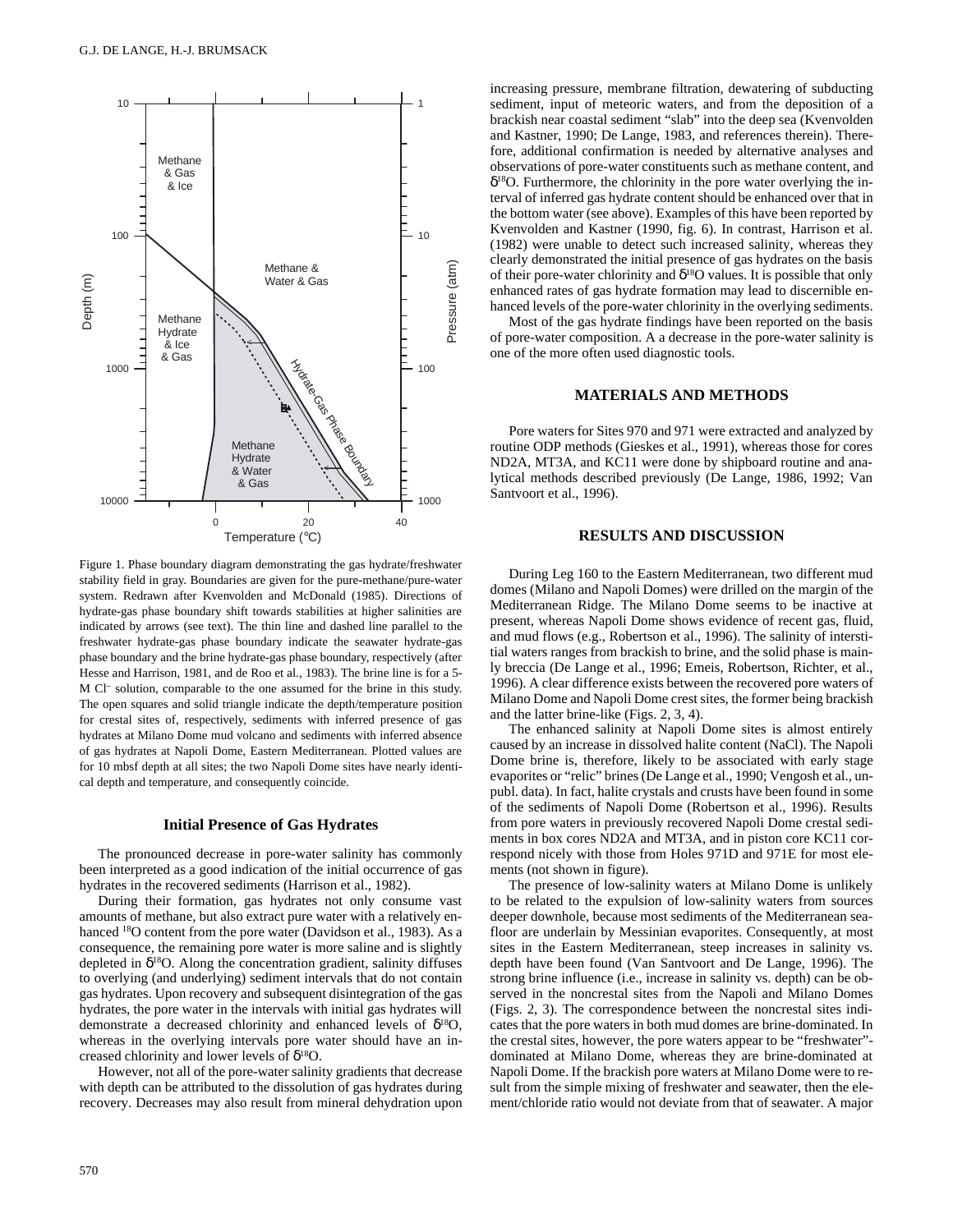

Figure 2. Cross section of Milano Dome site, Eastern Mediterranean. Salinity profiles are shown at the approximate positions relative to the dome structure. The gray area indicates gas hydrate occurrence as inferred from pore-water data (see text). Bottom-water salinity is 38‰.



Figure 3. Pore-water chloride profiles for the four sites at **(A)** Milano Dome, and **(B)** Napoli Dome; bottom-water chloride content is indicated by the dashed line.

deviation from seawater occurs for the K/Cl ratio in Holes 970C and 970D. Moreover, the element/chloride ratios in the pore waters at Milano Dome indicate a NaCl-brine dominance, in excellent agreement with those at Napoli Dome (Table 1). It seems, therefore, that the low salinities in the pore waters at Milano Dome are caused by the presence of significant amounts of methane hydrates in combination with brine-dominated in situ pore waters. This option is strongly supported by the abundant presence of gas, and obvious core expansion fea-



Figure 4. Pore-water chloride profiles for **(A)** box cores ND2A and MT3A, and piston core KC11 (both at Napoli Dome crest), and **(B)** Holes 970C and 970D (at Milano Dome crest), box cores ND2A and MT3A, piston core KC11, and Holes 971D and 971E (all at Napoli Dome crest). Please, note the difference in depth scales: most of the data in A are plotted in centimeters, whereas the MT3A data are plotted in millimeters below seafloor; the data in B are plotted in meters below seafloor. The dashed line indicates bottomwater concentration.

tures, such as numerous gas pockets and the rupture of the core liner of Core 160-970D-2H. The gas appeared to be nearly pure methane (Emeis, Robertson, Richter, et al., 1996; see also Rullkötter et al.,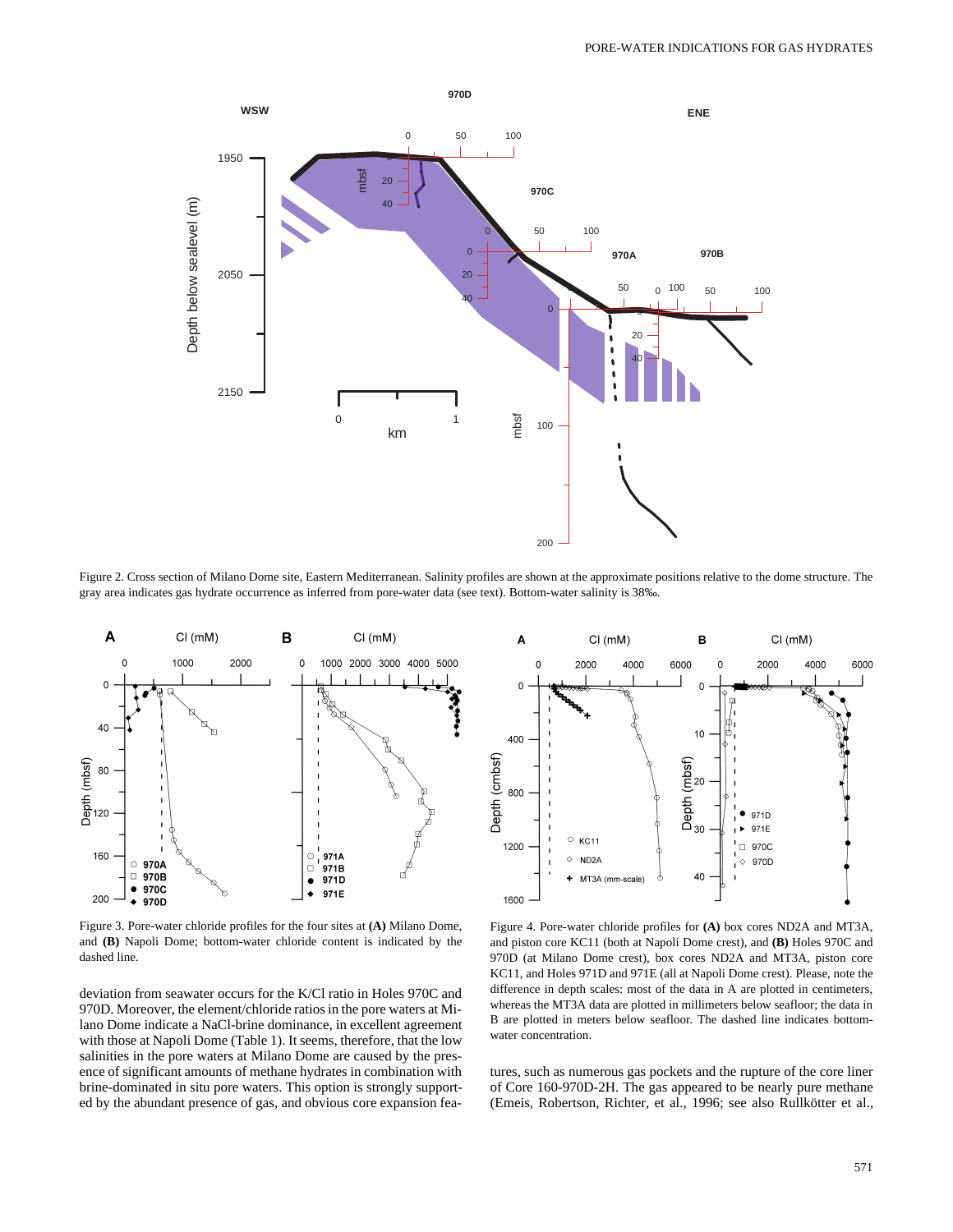Chap. 22, this volume). The significant change in element/chloride ratio in the pore waters from Holes 971D (Napoli Dome) and 970D (Milano Dome) can be evaluated with respect to a two–end-member mixing of seawater and brine. As Mg, Ca, and Sr are involved in carbonate precipitation and recrystallization reactions, and as the Na/Cl ratio of seawater and brine is rather similar (0.86 vs. 1), all of these elements are not particularly suitable for such evaluation. Although not entirely free of diagenetic changes, K seems to be the best choice of element for such evaluation at this moment (Fig. 5). In view of the time scales, temperatures, depth ranges, and shift in K relative to Cl content involved, a possible diagenetic decrease of K with depth would have only minor influence on the estimations made below. If a simple two–end-member calculation is done for the K/Cl ratio in the pore waters of Napoli Dome and Milano Dome (Holes 971D and 970D), then the average contribution of seawater and brine can be estimated. In this calculation, we assume that the composition of the brine at Milano Dome is similar to that at Napoli Dome. The Napoli Dome brine being NaCl-dominated, this assumption is likely to lead to an underestimation of the Milano Dome brine contribution, if the initial Milano Dome brine were to contain a slightly higher K concentration than the Napoli Dome brine. Consequently, the calculated brine contributions are likely to be underestimated. The K/Cl ratio of end members considered in this calculation are 0.020, 0.0030, and 0.0010 (M/M) for seawater, Milano Dome pore water, and Napoli Dome brine respectively. The resulting brine contribution to the interstitial waters of Milano Dome is thus estimated to be >85%.

Although gas hydrates were not recovered at Milano Dome, they are likely to occur close to the sediment/water interface in Hole 970D. Salinity values as low as 7‰ can be explained only by a contribution to the pore-water pool of at least 80% hydrate water and of <20% pore water of "normal" Mediterranean bottom water with a salinity of 38‰. This proportion of gas hydrate–related water is a minimum value, as the remaining in situ pore fluid is likely to be brine rather than seawater (see above). In addition, the position of the Milano Dome gas hydrate occurrence in the pressure/temperature stability plot further supports this view (see above; Fig. 1; de Roo et al., 1983). If the minimum brine contribution of 85% is adopted, it follows that <2% of the observed interstitial water may actually have been present in situ, whereas >98% of the observed pore water must originate from disintegration of gas hydrates upon recovery.

Sulfate is essentially absent below 1.3 mbsf, and alkalinity values of >70 mM reflect the bacterial consumption of methane. The formation of methane hydrates near the sediment/water interface seems to be related to the high supply rate of methane by emanating fluids, the pressure (water depth) and temperature of the bottom water  $(14.2^{\circ}C)$ , and the availability of pore space (mud breccia; Emeis, Robertson, Richter, et al., 1996). All these prerequisites are found at Hole 970D and possibly at Hole 970C, and are compatible with the stability field of methane gas hydrates.

Recently, the massive occurrence of gas hydrates at relatively shallow sediment depths (up to a few meters) in mud volcano–related sediments of the Eastern Mediterranean and Black Sea have been



Figure 5. Pore-water concentrations for the crestal sites of Napoli Dome (Holes 971D and 971E) and Milano Dome (Holes 970C and 970D) for **(A)** K and **(B)** K/Cl. The dashed line indicates seawater composition; symbols are as indicated in Figure 4B.

| Core, section,<br>interval (cm) | Depth<br>(mbf) | Salinity<br>(g/kg) | C1<br>(mM) | Na/Cl<br>(M/M) | Mg/C1<br>(M/M) | K/C1<br>(M/M) | Ca/C1<br>(M/M) | $SO_4/C1$<br>(M/M) | Li/Cl<br>(mM/M) |
|---------------------------------|----------------|--------------------|------------|----------------|----------------|---------------|----------------|--------------------|-----------------|
| $160-970C -$                    |                |                    |            |                |                |               |                |                    |                 |
| 1H-2, 145-150                   | 2.95           | 28.7               | 509        | 0.99           | 0.0403         | 0.0096        | 0.0035         | 0.0014             | 0.090           |
| 2H-2.132-142                    | 7.52           | 22.0               | 369        | 1.13           | 0.0072         | 0.0025        | 0.0018         | 0.0016             | 0.089           |
| 3H-2, 0-10                      | 9.70           | 20.3               | 350        | 1.11           | 0.0059         | 0.0022        | 0.0015         | 0.0017             | 0.095           |
| 160-970D-                       |                |                    |            |                |                |               |                |                    |                 |
| 1H-1, 127-150                   | 1.27           | 11.7               | 183        | 1.06           | 0.0085         | 0.0022        | 0.0023         | 0.0043             | 0.093           |
| 2H-5, 130-150                   | 12.1           | 12.5               | 202        | 1.01           | 0.0059         | 0.0028        | 0.0025         | 0.0011             | 0.114           |
| 3H-6, 130-150                   | 23.1           | 14.8               | 236        | 1.06           | 0.0072         | 0.0032        | 0.0000         | 0.0013             | 0.121           |
| 4H-5, 130-150                   | 30.71          | 7.0                | 61         | 1.92           | 0.0115         | 0.0030        | 0.0000         | 0.0018             | 0.270           |
| 5H-6, 130-150                   | 41.8           | 9.8                | 88         | 1.66           | 0.0068         | 0.0032        | 0.0000         | 0.0051             | 0.182           |
| $160-971D$ -                    |                |                    |            |                |                |               |                |                    |                 |
| 1H-1, 135-150                   | 1.35           | 258                | 3827       | 0.78           | 0.0007         | 0.0011        | 0.0009         | 0.0027             | 0.038           |
| 1H-2, 135-150                   | 2.85           | 282                | 4140       | 0.82           | 0.0008         | 0.0010        | 0.0023         | 0.0032             | 0.038           |
| 1H-4, 135-150                   | 5.85           | 293                | 4167       | 0.78           | 0.0008         | 0.0010        | 0.0091         | 0.0028             | 0.037           |
| 2H-2, 135-150                   | 10.85          | 292                | 4129       | 0.82           | 0.0004         | 0.0010        | 0.0019         | 0.0025             | 0.036           |
| 2H-4, 135-150                   | 13.85          | 295                | 4147       | 0.77           | 0.0002         | 0.0010        | 0.0012         | 0.0026             | 0.034           |
| 3H-4, 135-150                   | 23.35          | 297                | 4083       | 0.74           | 0.0000         | 0.0010        | 0.0001         | 0.0026             | 0.034           |
| 4H-4, 135-150                   | 32.85          | 300                | 4128       | (0.80)         | 0.0001         | 0.0009        | 0.0010         | 0.0022             | 0.034           |
| 5H-1, 135-150                   | 37.85          | 297                | 4145       | 0.78           | 0.0007         | 0.0010        | 0.0004         | 0.0028             | 0.032           |
| 5H-6, 135-150                   | 45.35          | 298                | 4074       | 0.80           | 0.0000         | 0.0010        | 0.0000         | 0.0024             | 0.027           |
| 160-971E-                       |                |                    |            |                |                |               |                |                    |                 |
| 1H-1, 140-150                   | 1.4            | 200                | 3535       | 0.87           | 0.0015         | 0.0022        | 0.0004         | 0.0054             | 0.047           |
| 1H-2, 140-150                   | 2.9            | 238                | 4242       | 0.82           | 0.0009         | 0.0019        | 0.0002         | 0.0055             | 0.045           |
| 1H-4, 140-150                   | 5.9            | 278                | 5010       | 0.81           | 0.0005         | 0.0017        | 0.0001         | 0.0057             | 0.045           |
| 1H-6, 140-150                   | 8.9            | 295                | 5260       | 0.78           | 0.0004         | 0.0016        | 0.0000         | 0.0056             | 0.044           |
| 2H-2, 140-150                   | 12.4           | 283                | 5158       | 0.79           | 0.0001         | 0.0022        | 0.0000         | 0.0054             | 0.045           |
| 2H-5, 130-140                   | 16.8           | 293                | 5281       | 0.76           | 0.0001         | 0.0020        | 0.0000         | 0.0031             | 0.042           |
| 3H-1, 135-150                   | 20.35          | 282                | 5128       | 0.77           | 0.0002         | 0.0021        | 0.0000         | 0.0051             | 0.042           |
| 3H-7, 69-84                     | 27.81          | 300                | 5325       | 0.77           | 0.0000         | 0.0023        | 0.0000         | 0.0059             | 0.039           |
| Seawater                        |                | 35                 | 559        | 0.86           | 0.097          | 0.019         | 0.019          | 0.052              | 0.048           |

**Table 1. Salinity, chloride, and element/chloride ratios for samples from the crestal sites of Milano Dome (Site 970) and Napoli Dome (Site 971) mud volcanoes.**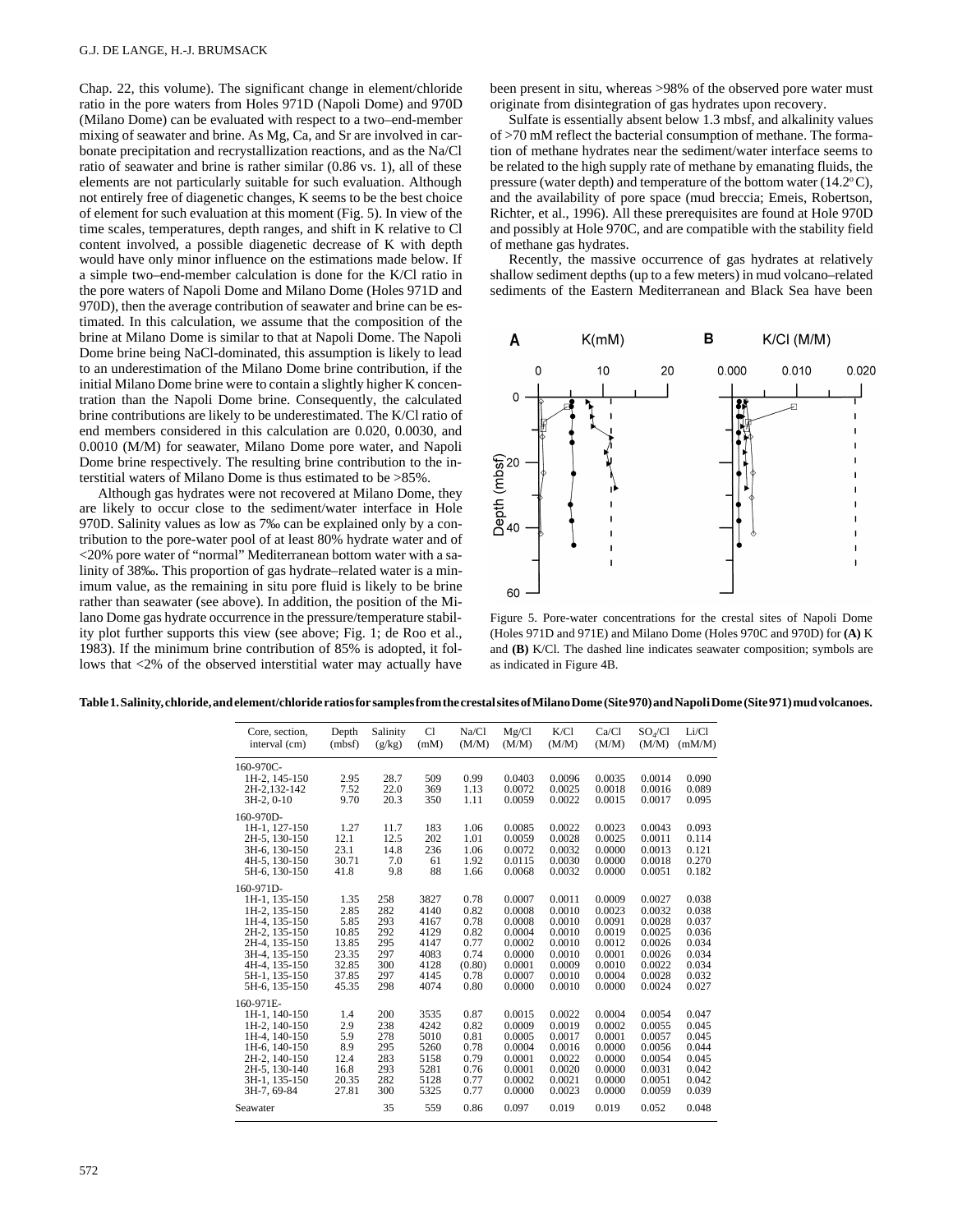

Figure 6. Oxygen isotopic composition of the pore water at Napoli Dome; symbols are as indicated in Figure 4A.

confirmed (Woodside and Ivanov, pers. comm., 1996; Woodside et al., 1996).

### **Gas Hydrates at Milano Dome vs. Napoli Dome**

The presence of gas hydrates is evident in the sediments of Milano Dome, whereas they seem to be absent from the deep sediments of the nearby Napoli Dome. The sediment temperature at Napoli Dome crest is slightly  $(2^{\circ}C)$  higher than the bottom water (Leg 160). At these sites, the in situ conditions for depth, salinity, and temperature are close to the stability boundary for gas hydrates (Fig. 1). Consequently, the slightly higher, within-sediment temperature at Napoli Dome relative to that at Milano Dome seems to be the factor controlling the presence or absence of gas hydrates at these sites.

The relatively heavy  $\delta^{18}O$  of pore water and carbonate crust, as well as the low  $\delta^{13}$ C of this crust (–24.7‰ relative to ~ –22‰ for organic matter) found at the Napoli Dome crest are indications for the shallow presence of gas hydrates (<1 mbsf) and for a possible (deep) regeneration of gas hydrates, which may produce "heavy" water (Fig. 6), and large amounts of methane (Rullkötter et al., Chap. 22, this volume). This could be one of the possible ways of initiating mud volcano formation.

## **CONCLUSIONS**

Eastern Mediterranean mud dome structures seem to be associated with the presence of a large amount of natural gas, methane. In the now dormant Milano Dome this has led to the massive occurrence of gas hydrates at relatively shallow depth in the sediment (from 1 to >40 mbsf). In the active Napoli Dome, no gas hydrates seem to occur in the sediments recovered during Leg 160 (i.e., from 1.4 to 45 mbsf). The pore-water major element and isotopic composition for box cores ND2A and MT3A, piston core KC11, and Holes 971D and 971E, however, suggest the very shallow (<1 mbsf) occurrence of gas hydrates and the possible deep regeneration of gas hydrates at this site.

### **ACKNOWLEDGMENTS**

All Leg 160 participants are thanked for their cooperation, but we thank in particular A. Pimmel, R. Kemp, J. Rullkötter, and I. Bouloubassi. We acknowledge G. Ginsburg, V. Soloviev, A. Camerlenghi, and an anonymous reviewer for their thorough reviews. GDL acknowledges the financial support from GAO/NWO by Grant 750.00.620.7290 for participation in Leg 160, and from MAST programs MAS90-0022C and MAST2-CT93-0051. H. de Waard, D. van der Meent, and A. van Dijk are thanked for their analytical assistance. This is NSG paper number 970151.

### **REFERENCES**

- Brooks, J.M., Jeffrey, A.W.A., McDonald, T.J., Pflaum, R.C., and Kvenvolden, K.A., 1985. Geochemistry of hydrate gas and water from Site 570, Deep Sea Drilling Project Leg 84. *In* von Huene, R., Aubouin, J., et al., *Init. Repts. DSDP,* 84: Washington (U.S. Govt. Printing Office), 699− 703.
- Davidson, D.W., El-Defrawy, M.K., Fuglem, M.O., and Judge, A.S., 1978. Natural gas hydrates in northern Canada. *Proc. 3rd Int. Conf. Permafrost,* 3:937−943.
- Davidson, D.W., Leaist, D.G., and Hesse, R., 1983. Oxygen-18 enrichment in water of a clathrate hydrate. *Geochim. Cosmochim. Acta,* 47:2293− 2295.
- De Lange, G.J., 1983. Geochemical evidence of a massive slide in the southern Norwegian Sea. *Nature,* 305:420−422.
- 1986. Chemical composition of interstitial waters in cores from the Nares Abyssal Plain (Western North Atlantic). *Oceanol. Acta,* 9:159− 168.
- -, 1992. Shipboard routine and pressure-filtration system for pore water extraction from suboxic sediments. *Mar. Geol.* 109:77−81.
- De Lange, G.J., Brumsack, H.-J., and Shipboard Participants of Leg 160, 1996. Gas hydrates in the Eastern Mediterranean: evidence from interstitial waters recovered during Leg 160 on Milano and Napoli Dome mud volcanoes*. 1st EuroColloq., Oldenburg,* 2.
- De Lange, G.J., Boelrijk, N.A.I.M., Catalano, G., Corselli, C., Klinkhammer, G.P., Middelburg, J.J., Mueller, D.W., Ullman, W.J., Van Gaans, P., and Woittiez, J.R.W., 1990. Sulphate-related equilibria in the hypersaline brines of the Tyro and Bannock Basins, eastern Mediterranean. *Mar. Chem.* 31:89−112.
- de Roo, J.L., Peters, C.J., Lichtenthaler, R.N., and Diepen, G.A.M., 1983. Occurrence of methane in hydrate-bearing sediments and undersaturated solutions of sodium chloride and water in dependence of temperature and pressure. *AIChE J.,* 29:651−657.
- Dickens, G.R., and Quinby-Hunt, M.S., 1994. Methane hydrate stability in seawater. *Geophys. Res. Lett.,* 21:2115−2118.
- Emeis, K.-C., Robertson, A.H.F., Richter, C., et al., 1996. *Proc. ODP, Init. Repts.,* 160: College Station, TX (Ocean Drilling Program).
- Gieskes, J.M., Gamo, T., and Brumsack, H., 1991. Chemical methods for interstitial water analysis aboard *JOIDES Resolution. ODP Tech. Note,* 15.
- Ginsburg, G.D., 1996. How do gas-hydrates accumulate in deep-water marine sediments: migration of hydrate-forming reactants. *First Master Workshop on Gas Hydrates: Relevance to World Margin Stability and Climate Change, Gent, Belgium,* 123−147.
- Handa, Y.P., 1990. Effect of hydrostatic pressure and salinity on the stability of gas hydrates. *J. Phys. Chem.,* 94:2652−2657.
- Harrison, W.E., Hesse, R., and Gieskes, J.M., 1982. Relationship between sedimentary facies and interstitial water chemistry of slope, trench, and Cocos plate sites from the Middle America Trench transect, active margin off Guatemala, Deep Sea Drilling Project Leg 67. *In* Aubouin, J., von Huene, R., et al., *Init. Repts. DSDP,* 67: Washington (U.S. Govt. Printing Office), 603−614.
- Hesse, R., and Harrison, W.E., 1981. Gas hydrates (clathrates) causing porewater freshening and oxygen isotope fractionation in deep-water sedimentary sections of terrigenous continental margins. *Earth Planet. Sci. Lett.,* 55:453−462.
- Hyndman, R.D., Foucher, J.P., Yamano, M., Fisher, A., Berner, U., Brückmann, W., Byrne, T., Chabernaud, T., Firth, J.V., Gamo, T., Gieskes, J.M., Hill, I.A., Karig, D.E., Kastner, M., Kato, Y., Lallemand, S., Lau, R., Maltman, A.J., Moore, G.F., Moran, K., Olafsson, G., Owens, W.H., Pickering, K., Siena, F., Taira, A., Taylor, E., Underwood, M.B., Wilkinson, C., and Zhang, J., 1992. Deep sea bottom-simulating-reflectors: calibration of the base of the hydrate stability field as used for heat flow estimates. *Earth Planet. Sci. Lett.,* 109:289−301.
- Kvenvolden, K.A., 1996. A primer on the geological occurrence of gas hydrate. *First Master Workshop on Gas Hydrates: Relevance to World Margin Stability and Climate Change, Gent, Belgium,* 39−80.